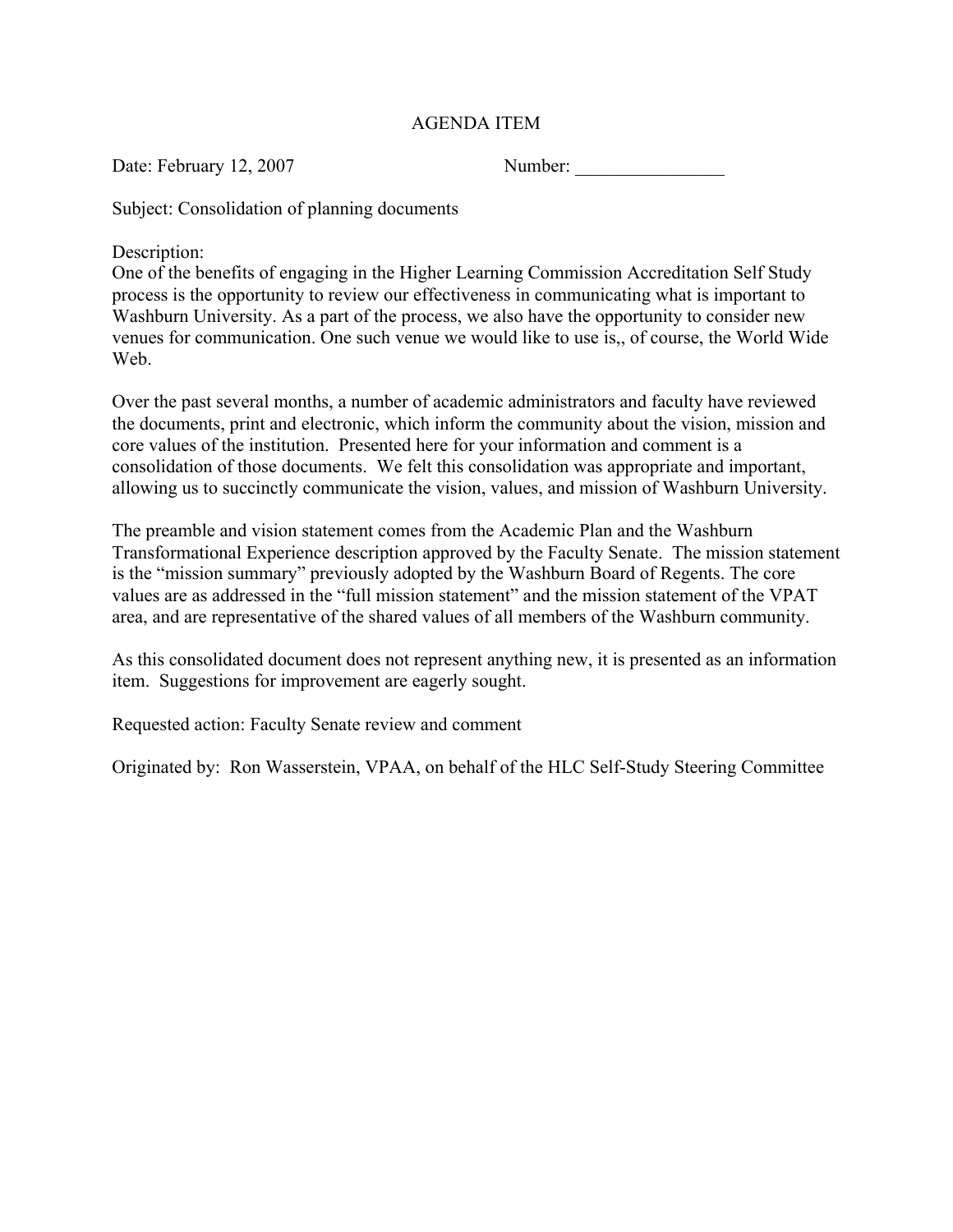# Washburn University Vision, Values, and Mission

#### Preamble

The road to graduation from Washburn University must be a transformative experience, not merely be a series of transactions by which a student completes an array of courses and is rewarded with a diploma. Washburn's goal is to graduate students who are highly principled citizens who make a difference in society.

# Vision

Washburn University will be widely recognized for academic excellence, evidenced by student and faculty achievement, leadership development, community commitment, and global understanding.

## Values

- Washburn University values high quality instruction in the learning/teaching process.
- Washburn University values diversity, is dedicated to equality, and is committed to serving a diverse population including residents of Topeka, Shawnee County, Kansas, the nation and the world.
- Washburn University values the fundamentals of a general education.
- Washburn University values helping individuals reach their full academic potential.
- Washburn University values a collegial and interactive process in planning and decision making, promoting civility, understanding, and mutual concern.
- Washburn University values improvement, continuously assessing undergraduate and graduate programs to meet community needs and professional expectations.
- Washburn University values both tradition and progressinnovation.
- Washburn University encourages the growth and development of all learners and those who facilitate these processes.
- Washburn University values integrity and ethical behavior in all matters.
- Washburn University provides a professional and supportive work environment where our employees enjoy freedom of conscience and the right to refuse to engage in actions that violate ethical principles and standards or provisions of law.
- Washburn University values transformational experiences in leadership, community service, international education and scholarly and creative activities for all students.
- Washburn University values its role in the community and is closely engaged with the community beyond the campus, providing services and outreach activities that enhance the social and economic vitality of the region.